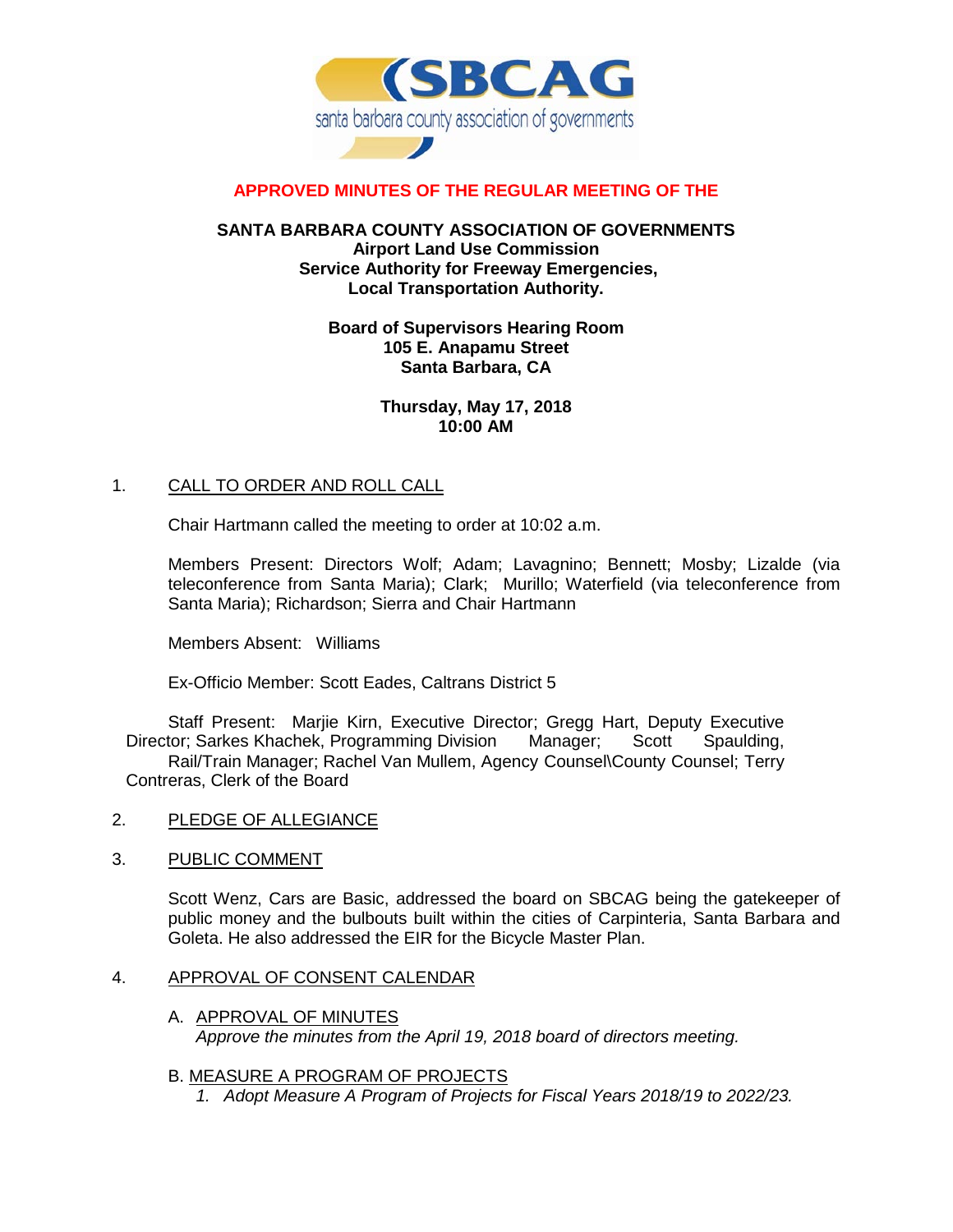- *2. Adopt a resolution allocating \$37,795,970 in Measure A funds to eligible claimants for FY 18/19.*
- C. MEASURE A SOUTH COAST BICYCLE AND PEDESTRIAN AND SAFE ROUTES TO SCHOOL PROGRAM

*Approve and authorize the Chair to sign Amendment No. 1 to the Measure A South Coast Regional Bicycle and Pedestrian and Safe Routes to School Program Cycle 3 cooperative agreement with the City of Goleta to include the Mid-Block Crosswalk Project and the Fairview Avenue at Calle Real Sidewalk Infill Project.*

#### PUBLIC COMMENT

Scott Wenz, Cars are Basic, addressed the board on the Bicycle Master Plan and the Bicycle coalition.

D. GOLETA RAMP METERING STUDY *Accept the Goleta Ramp Metering Study findings.*

Motion made to approve Consent Calendar.

Motion: Richardson Second: Bennett

Motion carried: 12-0

Yes: Wolf, Adam, Lavagnino, Richardson, Lizalde, Mosby, Bennett, Clark, Murillo, Waterfield, Sierra and Chair Hartmann No: None Abstention: None Absent: Williams

# 5. SENATE BILL 1 (SB1) CYCLE 1 COMPETITIVE PROGRAM AWARDS

*Receive a presentation on California Transportation Commission actions for SBCAG applications for Senate Bill 1 (SB1) Cycle 1 competitive applications for Santa Barbara U.S. 101 Multimodal Corridor.*

Information item only therefore no action was taken.

#### 6. PEAK HOUR RAIL SERVICE UPDATE

*Receive update on Peak Hour Pacific Surfliner rail service and Cap & Trade Transit and Intercity Rail Capital Program (TIRCP) awards.*

Scott Wenz, Cars are Basic, addressed the board on rail service and the amount of money being spent on sidings and stations.

Information item only therefore no action was taken.

7. SBCAG BY LAWS

*Review and recommend approval of the revised SBCAG Bylaws.*